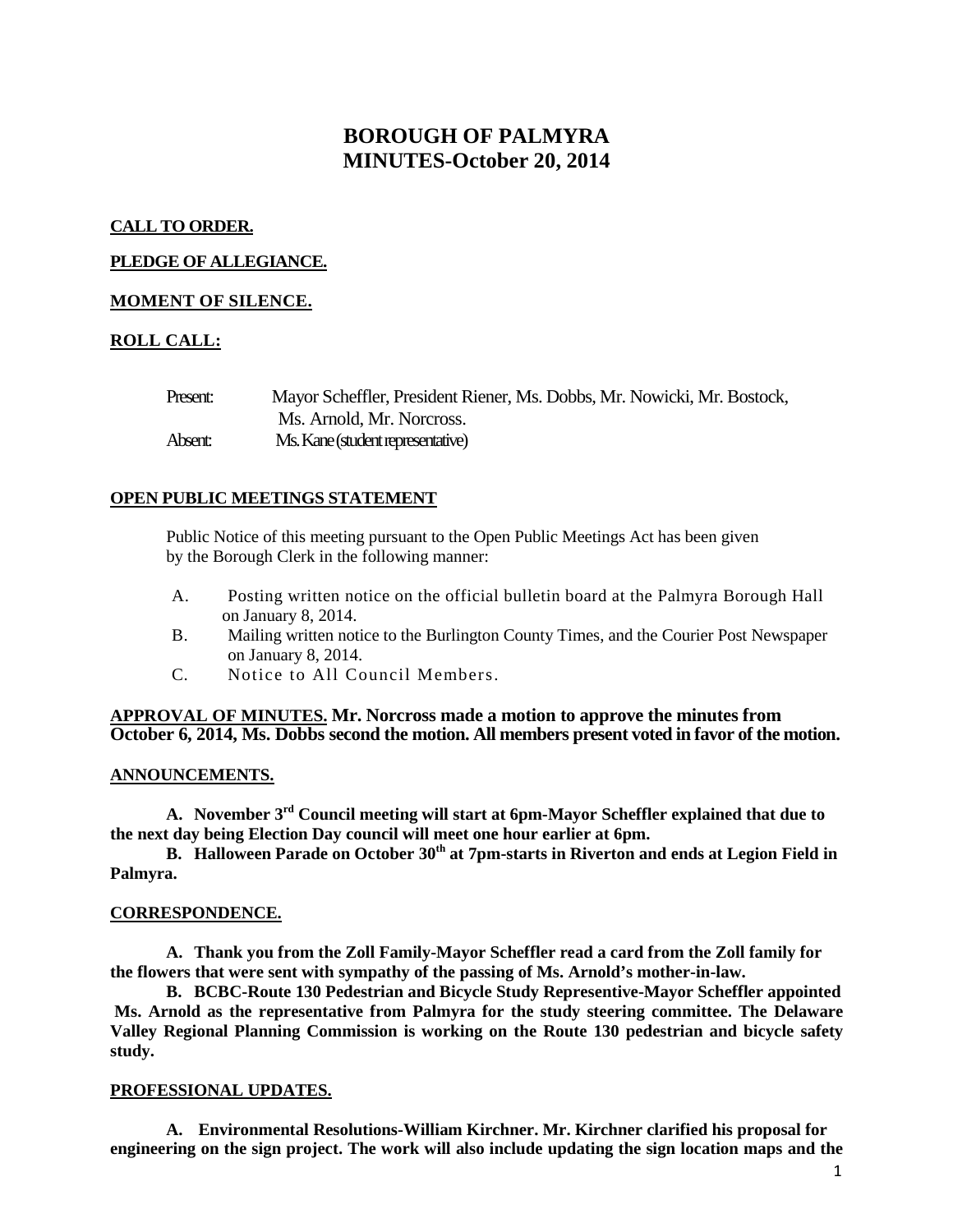**status list to reflect the new sign locations and the signs installed as part of the recent J. Fletcher Contractor & Son Project. The updated list will allow the Borough to plan for the replacement of non-compliant signs in the future. The small dump truck that the Borough wishes to purchase is not available through the state contract program so it must go out for formal bids. The bid for the door project is on for award later in the agenda and the company will start in January. There is a change order for Ethel B. Hardy Park and Legion Field. The extra funds will allow for the color coating and striping of the basketball court at Ethel B. Hardy Park and for 2 metal benches, trash/recycling containers and a picnic table at Legion Field. There will also be installed concrete curb along the parameter of the dog park and the installation of dog safe mulch. Mr. Norcross inquired if there is any way to repair or replace the steps out front that lead up to the old church doors. Mr. Kirchner explained that he had looked at them and they need to be repointed and that it would be a very expensive project. The steps are not in the budget for the Borough Hall door project, only the main doors at the bottom level. Mr. Norcross discussed that the columns are rotting and there is a danger in the future of the columns collapsing. Mr. Gural explained that they had investigated the cost earlier in the year and that there are not enough capital funds to do the project this year. Mr. Norcross discussed just removing the doorway and making it a window. President Riener expressed concern that the doors could be part of the fire exit plan.** 

**B. CGP & H-Mr. Gural gave the report from CGP & H on the grants. The Borough requested funding under the TAP grant to implement a traffic calming measures within the Broad Street Corridor, SRTS grant for safe routes to school grant for constructing an internal student drop-off road at the Charles Street School, Small Cities Grant to reconstruct a portion of West 2nd Street, from Market to Orchard and the DOT-Municipal Aid program to reconstruct a portion of South Broad Street from Legion Field to Public Road. Mr. Gural listed the grants that were not funded: the Borough did not apply this year for the Burlington County Parks grant that was going to be used to demolish the former Tri-Boro Veteran and develop a neighborhood park, the TCDI grant for a market study for the Route 73 South Redevelopment area and the COPS hiring program for a new K9 officer. Mr. Gural explained that the Borough can apply again next year. Mr. Nowicki is looking into a grant that the Borough will qualify for with the shade tree committee.** 

#### **ORDINANCES ON SECOND READING.**

**A. Ordinance 2014-12, An Ordinance Amending Chapter 237, Article VI Of The Code , Repealing Chapter 60 Of The Code, Amending Section 503(c) Of The Land Development Code And Repealing Section (V) (h) (1) (a) Of Ordinance 2012-3. (sidewalks). This ordinance was withdrawn; a new ordinance will be introduced.** 

**B. Ordinance 2014-13, An Ordinance Amending Ordinance 2014-4 An Ordinance To Provide For And Determine The Rates And Ranges Of Compensation Of Each Employee And Officer Of The Borough Of Palmyra For Years 2014 And 2015. This is for the salary of the full time tax collector. Mr. Norcross made a motion to open the ordinance to the public, Ms. Dobbs second the motion. All members present voted in favor of the motion. No one wishing to be heard from the public, Mr. Norcross made a motion to close the public portion, Mr. Bostock second the motion. All members present voted in favor of the motion. Ms. Dobbs made a motion to adopt the ordinance, Mr. Bostock second the motion. At the call of the roll, the vote was:**

**AYES: President Riener, Ms. Dobbs, Mr. Nowicki, Mr. Bostock, Ms. Arnold, Mr. Norcross.**

**NAYES: None. The ordinance was adopted on second and final reading and will take effect after publication according to law.** 

**C. Ordinance 2014-14, An Ordinance Of The Borough Of Palmyra, In The County Of Burlington, New Jersey; Providing For Various Capital Improvements And Related Expenses In And For The Borough Appropriating \$612,500 Therefor, Authorizing The Issuance Of \$581,875 In General Improvement Bonds Or Notes Of The Borough To Finance The Same. Mayor Scheffler explained that this is an ordinance that only allows the mechanism for funding of the projects; it**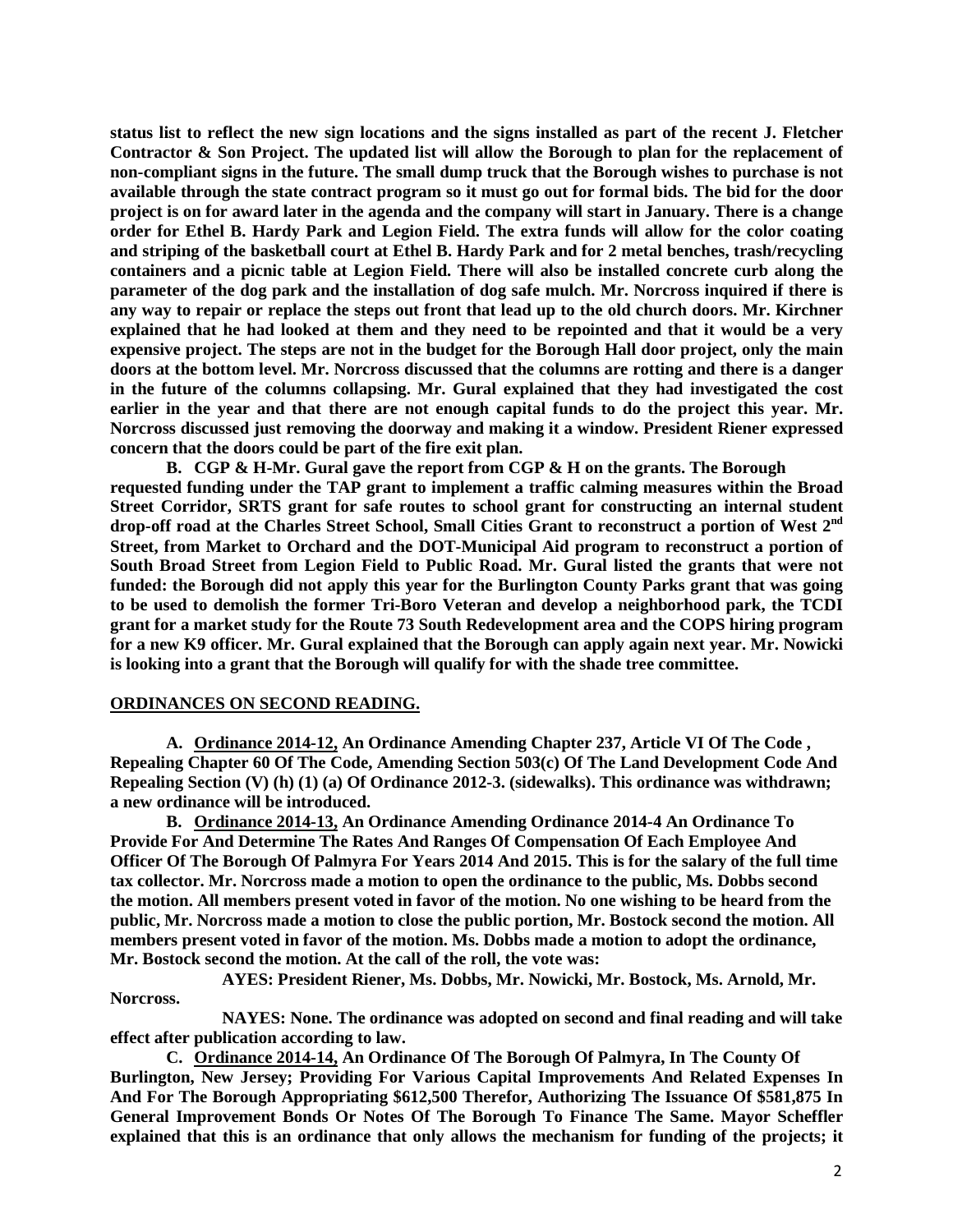**does not give approval to purchase anything. Mr. Norcross made a motion to open the ordinance for the public hearing, Mr. Nowicki second the motion. All members present voted in favor of the motion.** 

**Mr. Radar-Harbour Drive inquired if the capital item purchases will be discussed at a council meeting before approval of a purchase or will it be decided by the Chief Financial Officer. Mayor Scheffler explained that council discusses the purchases at the work session before the projects are awarded at the regular meetings. Mr. Radar discussed that advance notice should be given so that the public can be included in the discussions. Mayor Scheffler explained that the public can always speak under matters to be presented by the public on any issue.** 

**No one else wishing to be heard, Mr. Norcross made a motion to close the public portion, President Riener second the motion. All members present voted in favor of the motion.** 

**Mr. Norcross made a motion to adopt the ordinance on second reading, President Riener second the motion. At the call of the roll, the vote was:**

**AYES: President Riener, Ms. Dobbs, Mr. Nowicki, Mr. Bostock, Ms. Arnold, Mr. Norcross.**

**NAYES: None. The ordinance was adopted on second and final reading and will take effect after publication according to law.** 

**D. Ordinance 2014-15, An Ordinance Of The Borough Of Palmyra Amending The Sewer Usage Rates And Connection Fees. Mr. Gural requested that approval of this ordinance be held till the November meeting. The bills with the changes were just mailed out to the commercial properties. Ms. Arnold would like to see a committee form to gather the information on the ordinance. Mayor Scheffler explained that if the ordinance was tabled this evening, it would mean starting over. The ordinance needs to be adopted in 2014. President Riener discussed that suggestions to change the ordinance should have been done at first reading of the ordinance. Mr. Gural explained that an ordinance can always be amended; the ordinance is actually two parts, one sewer connection fees and the other part user fees. Mr. Rosenberg explained that if changes are needed that are substantial the ordinance may have to be rewritten. Mayor Scheffler requested that the ordinance be held till next month.** 

**Mr. Norcross made a motion to open the ordinance to the public, Mr. Bostock second the motion. All members present voted in favor of the motion.**

**Mr. Rainer-Riverton inquired if the ordinance includes fees for bills that were already sent out. Mayor Scheffler explained that the ordinance is for homes that haven't connected to the sewer**  system yet. The public hearing will continue on Ordinance 2014-15 at the November 17<sup>th</sup> meeting.

#### **ORDINANCE ON FIRST READING.**

**A. Ordinance 2014-16, An Ordinance Amending Chapter 237, Article VI Of The Code Repealing Chapter 60 Of The Code, Amending Section 503© Of The Land Development Code And Repealing Section (V) (h) (1) (a) Of Ordinance 2012-3. (sidewalks). President Riener explained that Ordinance 2014-12 was amended to draft 4 and that due to the change in the ordinance, a new ordinance was created. President Riener explained that one of the changes was the extension of time to correct the situation. Mr. Nowicki explained the ordinance gives 30-90 days of extension of time if they notify the zoning officer their request. Mr. Norcross made a motion to adopt the ordinance on first reading, Mr. Nowicki second the motion. At the call of the roll, the vote was:**

**AYES: President Riener, Ms. Dobbs, Mr. Nowicki, Mr. Bostock, Ms. Arnold, Mr. Norcross.**

**NAYES: None. The ordinance will be heard on second and final reading at the**  November 17<sup>th</sup> meeting, after publication to law.

**B. Ordinance 2014-17, An Ordinance Providing For The Retroactive Billing Of Sewer Connection Charges Or Sewer Service Charges. Mayor Scheffler explained that during the process**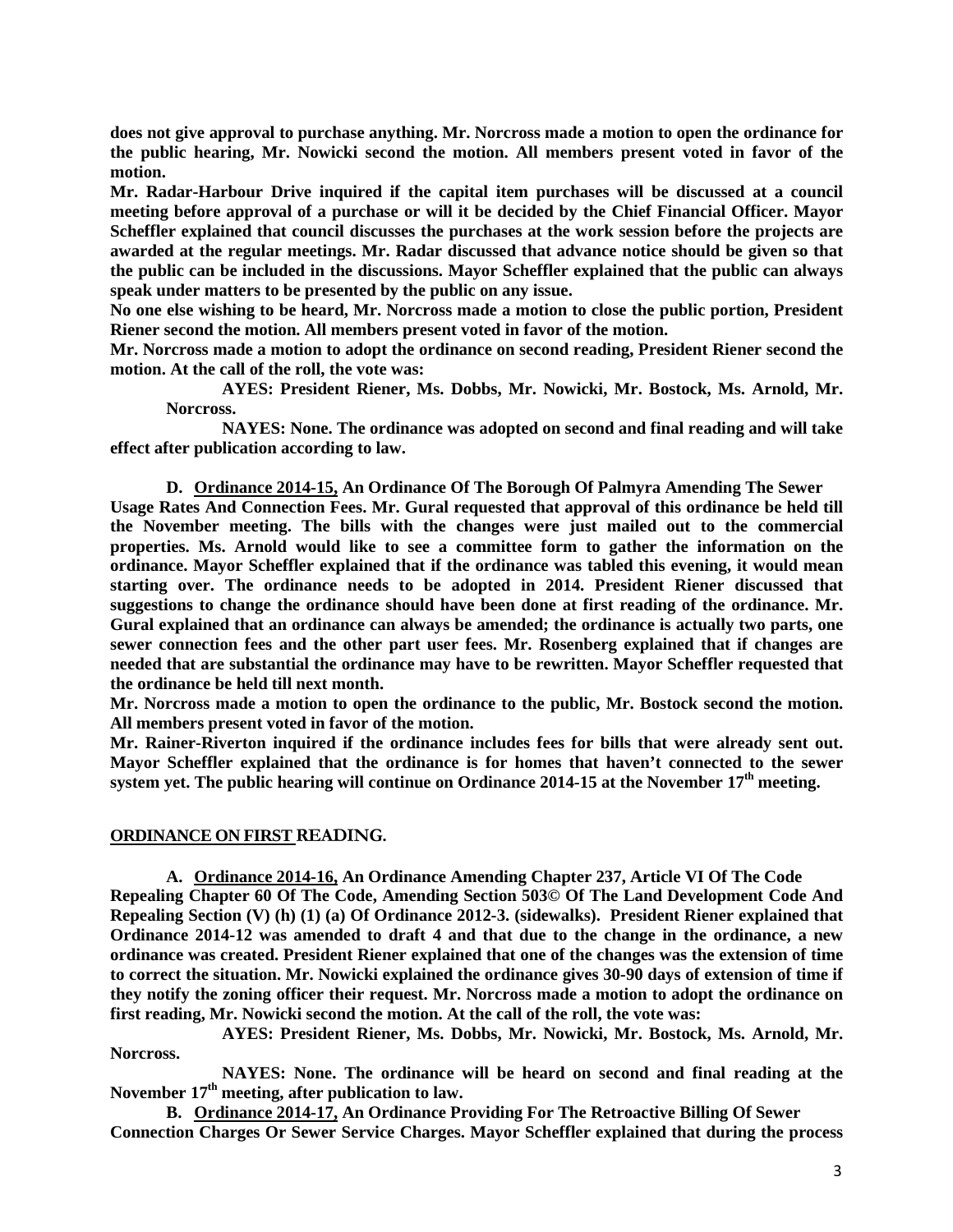**of reviewing the water usage it came to light that some address were not billed at all and some were billed the wrong amount. This ordinance would allow the Borough to charge back to six (6) years of retroactive sewer. There will be interest or tax sale liens on the properties as long as the schedule of payment is followed. Mr. Gural discussed that it involves seven (7) properties, four (4) residential and three (3) commercial. All the properties have been notified by letter and received their new bills. Mr. Norcross made a motion to adopt the ordinance on first reading, President Riener second the motion. At the call of the roll, the vote was:**

**AYES: President Riener, Ms. Dobbs, Mr. Nowicki, Mr. Bostock, Ms. Arnold, Mr. Norcross.**

**NAYES: None. The ordinance will be heard on second and final reading at the**  November 17<sup>th</sup> meeting, after publication to law.

**RESOLUTIONS. Consent Agenda- Resolution 2014-197 to Resolution 2014-208 will be enacted as a single motion, if any resolution needs additional discussion it will be removed from the consent agenda and voted on separately. Mr. Bostock inquired about the mulch for the parks. Mr. Gural explained that there would be special mulch put down at the dog park, specifically for that type of park. Ms. Dobbs requested that Resolution 2014-207 should say September on the actual resolution. Chief Pearlman explained that he requested Resolution 2014-208, this resolution is being presented to governing bodies along the train line. Mr. Norcross made a motion to approve the consent agenda, President Riener second the motion. At the call of the roll, the vote was:**

**AYES: President Riener, Ms. Dobbs, Mr. Nowicki, Mr. Bostock, Ms. Arnold, Mr. Norcross.**

**NAYES: None.**

**A. Resolution 2014-197, Resolution Authorizing Refund For Tax Overpayment To 3608 Ebbtide Lane.** 

**B. Resolution 2014-198, Resolution Authorizing Change Order #4 For Charles Marandino For Charles Street Project In The Amount Of \$2,392.60.**

**C. Resolution 2014-199, Resolution Awarding Engineering Services For The Sign Installation To Environmental Resolutions Inc. In An Amount Not To Exceed \$6,000.**

**D. Resolution 2014-200, Resolution Awarding Engineering Services For The Loader For Public Works/Sewer Department To Environmental Resolutions LLC In An Amount Not To Exceed \$5,500.00.**

**E. Resolution 2014-201, Resolution Authorizing Refund Of Sewer Overpayments For 714 Park Avenue.** 

**F. Resolution 2014-202, Resolution Awarding Borough Hall Door Replacement Project To Garozzo & Scimeca For The Amount Of \$58,415.00.**

**G. Resolution 2014-203, Resolution Awarding Engineering Services For The Small Dump Truck For Public Works/Sewer Department To Environmental Resolutions LLC In An Amount Not To Exceed \$5,000.00.**

**H. Resolution 2014-204, Resolution Of The Borough Of Palmyra Authorizing Adoption Of U.S. General Services Administration Per Diem Rates As Official Rates Reimbursed And/Or Paid To Borough Personnel For Official Travel.** 

**I. Resolution 2014-205, Resolution Awarding Contract To Victory Gardens Inc. For The Receiving Of Leaves For The Period Of October 2014 till December, 2014.**

**J. Resolution 2014-206, Resolution Authorizing Change Order #1 For Thor Construction Group LLC For Legion Field/Ethel B. Hardy Park Project In The Amount Of \$31,818.00**

**K. Resolution 2014-207, Resolution Authorizing The Payment Of Bills For The Month Of September, 2014 In The Amount Of \$2,280,890.13.**

**L. Resolution 2014-208, Resolution Of The Borough Of Palmyra Requesting That NJ**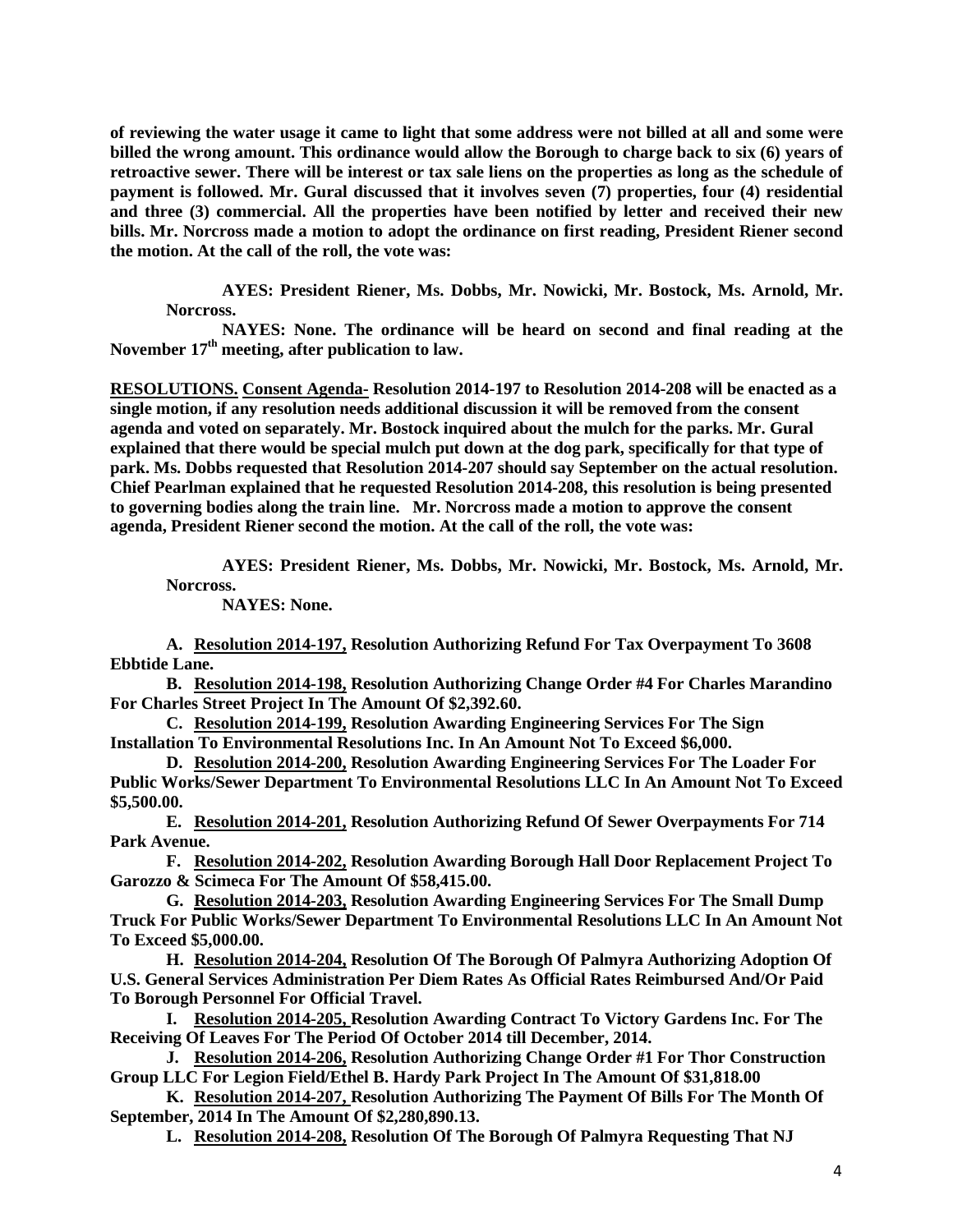**Transit And Bombardier Perform New Traffic Counts To Determine Any Changes Needed In Light Timing And Traffic Patterns. (Chief Pearlman).**

#### **ADMINISTRATOR REPORT.**

**A. Best Practice Checklist. Mayor Scheffler explained that the Best Practice Checklist was created by the state to ensure that towns were attempting to do the requirements set for receiving state aid. The Borough received the highest score in the county last year and received 100% state aid. Mr. Gural reviewed the best practice checklist which is attached as part of the minutes. Mr. Gural reported that the Borough will receive 100% of the state aid this year.**

**B. Approval of Treasurers Report. Mr. Norcross made a motion to approve the treasurers report, President Riener second the motion. All members present voted in favor of the report.** 

**C. Leaf Collection-Mr. Gural discussed that the collection will start on October 27th by zone. Each zone will be done at least twice before the end of the year. President Riener inquired about a sign on Route 73 saying that Fillet is open for business. Mr. Gural replied that they are out of business and that the sign probably was just not removed.** 

**D. Recycling-the Borough will pick up the red recycling buckets or residents can take them to public works on Saturdays.** 

**E. Seniors will be holding a shredding day of important documents on December 3rd at the community center.** 

**F. Fire department-Mr. Gural informed council that the old firetruck that was sold on GovDeals. com has been paid for and picked up.** 

**G. 4th Street-the residents of 4th Street are requesting that it becomes a one-way street. Mr. Gural would like to have Environmental Resolutions and Chief Pearlman review the street. Mr. Norcross explained that there is a lot of traffic from the high school and also speeding. The parents of the students dropping them off, cause a bottle neck because they do not follow the procedures.**

**H. Elected Official Training-Mr. Gural remind everyone that there is training available in November at the League of Municipalities and also in March in Eastampton. The Borough receives a \$250. discount for each elected official that attends.** 

**I. 5k-run-There is a 5k run that starts at the Bridge Commission and is running along the river line. They have presented insurance coverage and have received permission from the Harbour and Bridge Commission. Mr. Norcross made a motion to allow the run, Ms. Dobbs second the motion. All members present voted in favor of the motion.** 

**J. Vacant Property Ordinance-Mr. Gural reported that at the current time there are 45 properties registered as vacant. They are renewal in January. The funds collected from the vacant properties can be used to maintain the property.**

#### **DISCUSSIONS.**

**A. Commercial/Industrial Sewer Billing-Mr. Gural discussed that a few property owners have called about their new billing. There are 112 commercial/industrial accounts and out of those 63% received a discount on their sewer bills, the rest were increases. Mr. Gural explained that many of those that increased used an excessive amount of water. The billing by water usage was completed as part of a settlement agreement with a property owner. President Riener stepped down for the discussion due to conflict.** 

**B. Investigation into ownership and riparian rights of Riverbanks area. Mr. Gural explained that the Harbour would like to know the ownership of the riparian rights along the river. They are looking to see who is responsible for the repair of the sea wall. Mr. Gural would like to have council's authorization to have Mr. Rosenberg and Mr. Kirchner research the matter.**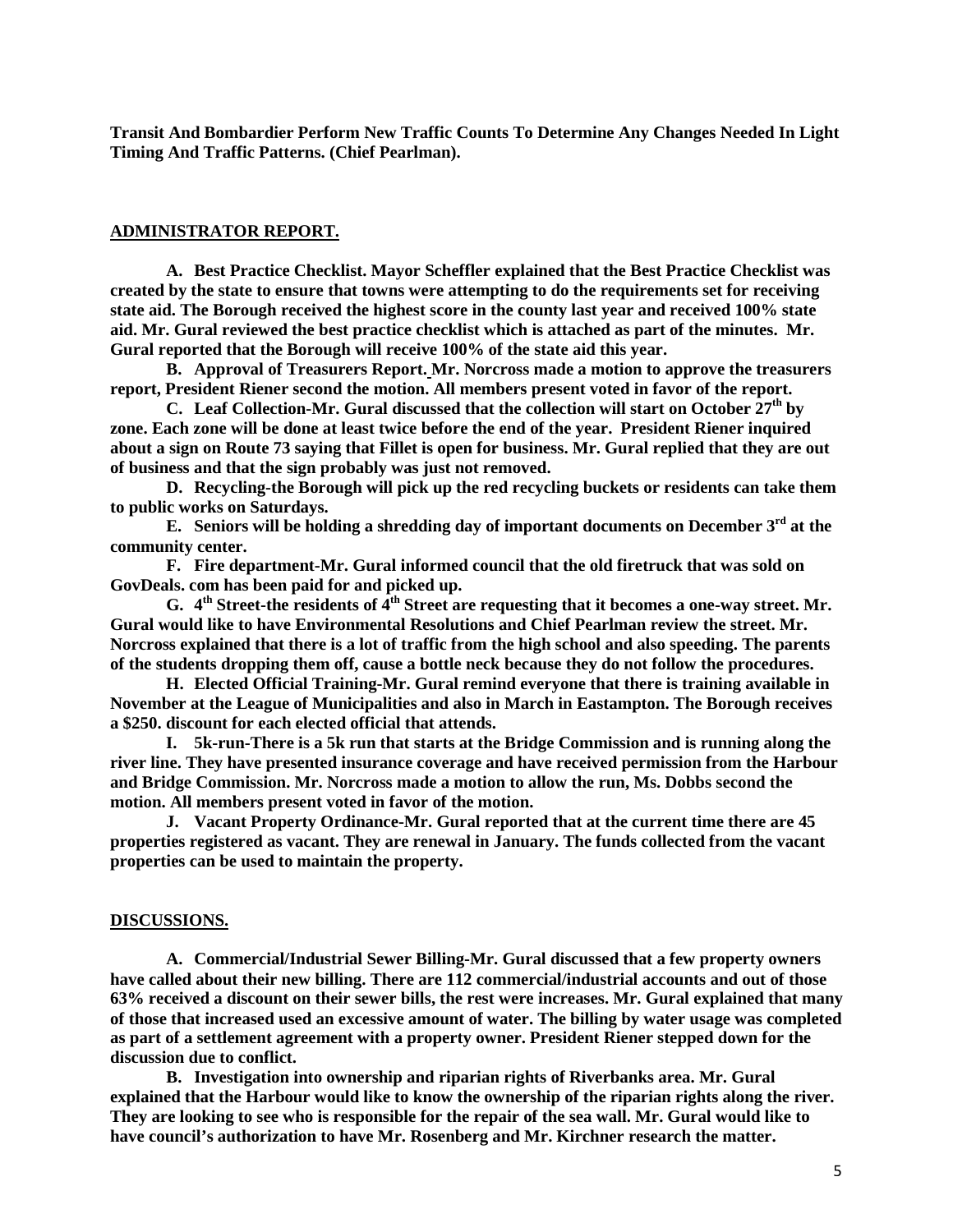**President Riener discussed that she believes that the Bridge Commission did research the issue so that they had a clear record of property lines and the Borough may want to conduct them first.** 

## **COMMITTEE REPORTS.**

**Public Safety/Police- Mr. Norcross reported that the police report is on file. The Halloween Parade is on Thursday, October 30 at 7pm starting in Riverton and ending at Legion Field. Borough Council budgets a donation to the parade committee and volunteers raise funds throughout the year. Mayor Scheffler has donated her October salary as Mayor to the Halloween Committee.** 

**School Board- Ms. Arnold reported that she had attend the school board meeting and that the board will include the Borough on the agenda. Ms. Arnold discussed that she had met with the school Superintendent about the triangles in the Borough and that the school is working on some ideas to put at the triangles. President Riener inquired about the mural for the barbershop building. Ms. Arnold replied that she is waiting on the engineering report.** 

**Shade Tree- Mr. Nowicki discussed that the tree tour went very well. the NJ Shade Tree convention is in Atlantic City this week end.** 

**Public Works/Sewer- Ms. Dobbs reported that Mr. Ryan emailed a copy of his report. Ms. Dobbs discussed that she had attend an anti-bully program at the high school. Mr. Norcross explained that it is a requirement of the teachers to teach anti-bully.** 

**Construction/Land Use- President Riener discussed that she and Mr. Nowicki are scheduled to meet on the fence ordinance and that she would like to have it completed by the November 17th meeting. There was a Land Use Board meeting in October for the approval of one application. The construction/code report is on file and all council members have been given a copy.** 

**PUBLIC COMMENTS. Mr. Norcross made a motion to open the meeting to the public, Mr. Nowicki second the motion. All members present voted in favor of the motion.**

**Mr. Horning-Trustee of the Palmyra Harbour Board discussed that the Harbour was notified last week by Mr. Gural that the clubhouse would be billed by water usage and would no longer be listed as a residential unit for sewer billing. Mr. Gural had informed them that they should have been charged as a commercial unit or a social club. Mr. Horning explained that it wasn't the Harbour's fault that they were charged wrong and that it will now cost thousands of dollars to the taxpayers of the Harbour. Mr. Horning explained that the residents of Harbour should not be held liable for the Borough's error. Their budget is stretch to the maximum. Mayor Scheffler explained that she is aware of the Harbour's budget problems, but for equity of the residents of the Harbour and the rest of the Borough the billing needs to be corrected. Mayor Scheffler explained that the clubhouse is rented out for social affairs and uses a lot more water than a regular residential property. The Knights of Columbus are billed the same way. The ordinance will allow the payments to be stretched out over four installments. Mr. Horning discussed that some of the water usage would be the filling of the pool. Mayor Scheffler replied that the water usage for the summer months is not part of the billing. There could be water leak somewhere since the water usage is so high.** 

**Mr. Rainer-Riverton discussed that he has 6 apartments that he is getting billed for water usage and that they should be charged the residential rate and 2 commercial units. Mr. Gural explained that the apartments are billed at \$175.00 each and that the 2 commercial units are now billed at \$300.00 each plus water usage. Mr. Gural explained that the problem is that there is only one meter for the entire building and there is no way to figure out what unit is using the water. Mr. Rainer discussed that he has no problem paying for the water that he uses, but he shouldn't have to pay for the water that the apartments use since no one else is. Mayor Scheffler explained that the Borough has no way of figuring out who uses the water since it is all one meter. Mr. Rainer explained that he feels that he is being double charged since he is paying for**